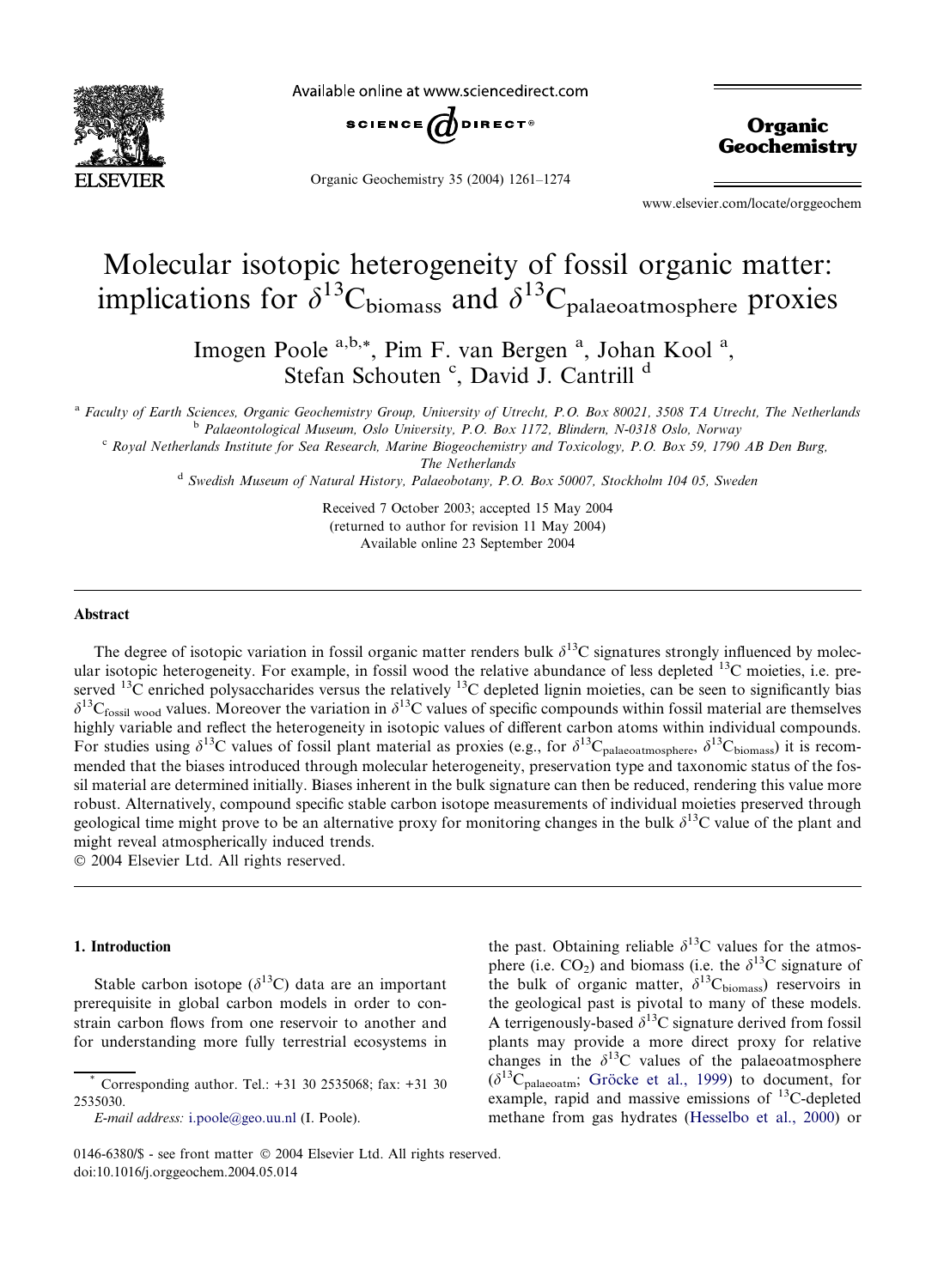the drawdown of  $CO<sub>2</sub>$  during oceanic anoxic events [\(Prokoph et al., 2001](#page-13-0)). Reconstructing events primarily affecting the atmosphere from the marine fossil record (1) introduces a large time lag between the fossil record and the event, (2) dampens the signal due to the huge size of the oceanic carbon pool as compared with the atmosphere and (3) neglects changes in oceanic carbon chemistry and temperature.

One good source of terrigenous  $\delta^{13}$ C values is that derived from fossil plant material. However, plant material is subject to intrinsic chemical variation with each moiety having its own  $\delta^{13}$ C signature which in turn affects the bulk value measured for the fossil plant. Therefore, more discrete fossil entities, such as fossil wood, have been used recently to this end. The potential of fossil wood, and in particular charcoal, as a  $\delta^{13}C_{\text{palaecatm}}$  proxy has been recognised by a number of workers (e.g., Gröcke [et al., 1999;](#page-12-0) [Hesselbo et al., 2000](#page-12-0)). The ligno-cellulose in fossil wood provides a ubiquitous and abundant source of material through geological time complete with  $\delta^{13}$ C signature. The bulk of wood however is composed of a ligno-cellulose complex constituting polysaccharides, cellulose and hemicellulose, and lignin. Their relative abundances can be assessed easily from pyrolysates based on their specific products (see below). Importantly, from a stable carbon isotope viewpoint, all three molecular entities have different  ${}^{13}C/{}^{12}C$  ratios. Lignin is most depleted in 13C whereas hemicellulose is less depleted [\(Benner et al., 1987](#page-12-0); [Spiker and Hatcher, 1987](#page-13-0)). Moreover these moieties have different preservation potentials. Although recalcitrant, often remaining morphologically recognisable for millions of years, wood will undergo decay. During burial and subsequent fossilisation, wood is subject to chemical taphonomy ([van Bergen and Poole,](#page-12-0) [2002](#page-12-0)). It is well known that under natural anaerobic conditions the polysaccharides in wood are preferentially degraded compared with lignin (e.g., [Benner et al., 1987](#page-12-0); [Hedges et al., 1985\)](#page-12-0). Within the polysaccharide fraction hemicellulose degrades faster than cellulose, such that hemicellulose lasts for perhaps thousands of years whereas cellulose can survive millions of years. Lignin however can still be recognised after 10s, if not 100s, millions of years [\(van Bergen et al., 2004\)](#page-12-0). This phenomenon has a significant effect on the stable carbon isotope composition of the bulk wood sample because the removal of polysaccharides results in the fossil material becoming more depleted in <sup>13</sup>C (cf. [Fig. 1](#page-2-0) in [van Bergen and Poole,](#page-12-0) [2002](#page-12-0)). Furthermore, ligno-cellulose degradation by certain fungi (white rot fungi) may cause the reverse effect, viz. the selective removal of lignin over cellulose [\(Mulder](#page-12-0) [et al., 1991\)](#page-12-0). In such a case the change in stable carbon isotope composition would lead to relatively less depleted bulk wood values that might be erroneously construed as being caused by changes in  $\delta^{13}C_{\text{palaeoatm}}$ . This relative degree of removal, and thus the resulting chemical composition, is interrelated with the sedimentary environment [\(van Bergen et al., 1994](#page-12-0)) and thus preservation type of the fossil. Hence, determining the chemical composition of the fossils is pivotal for unbiased data interpretation.

The issue is further confounded by the fact that  $13\text{C}/12\text{C}$  ratios in wood vary due to a number of intrinsic aspects, including growth habit and taxonomy. The habitat the tree grows in may affect the  ${}^{13}C/{}^{12}C$  contents of the tree through water availability and/or  $CO<sub>2</sub>$  used. Reduced water availability can lead to less depleted  $\delta^{13}$ C values because of lower stomatal conductance. Regarding the isotope composition of the  $CO<sub>2</sub>$  pool, trees growing as understorey species in dense forests will be influenced by more <sup>13</sup>C depleted respired CO<sub>2</sub> which will cause the  $\delta^{13}$ C of the CO<sub>2</sub> used by the plant to be more <sup>13</sup>C depleted when compared with  $\delta$ <sup>13</sup>C values of normal atmospheric  $CO<sub>2</sub>$ . With respect to taxonomy, [Stuiver](#page-13-0) [and Braziunas \(1987\)](#page-13-0) documented the differences between the bulk  $\delta^{13}$ C signature of the wood range of angiosperms and conifers as being ca.  $-25$  to  $-27\%$ and  $-23$  to  $-24\%$ , respectively. Therefore, the relationship between the  $\delta^{13}$ C value of the original wood and the fossil is interdependent on habitat, geological age, typeand degree of chemical preservation and taxon. Thus, it can no longer be assumed that  $\delta^{13}C_{\text{fossil} \text{ wood}}$  values simply reflect the  $\delta^{13}$ C values of the original biomass at that point in Earth history. This paper outlines a new approach whereby more reliable estimates of  $\delta^{13}C_{\text{biomass}}$ from fossil plants material, using wood as our example, can be obtained, which thus provides a terrestrially derived signature which can be used to obtain  $\delta^{13}C_{\text{palaeoatm}}$ values through geological time.

The concept underlying the approach lies in plant fractionation in favour of 12C from the atmosphere which affects the relative  ${}^{13}$ C/<sup>12</sup>C ratio locked up within the organic entities metabolised from the photosynthetic end product (i.e. glucose; [Farquhar et al., 1989\)](#page-12-0). Assuming a typical pi/pa ratio of 0.7 for modern plants [\(Polley](#page-12-0) [et al., 1993](#page-12-0)) this can be expressed as

$$
\delta^{13}C_a = \delta^{13}C_p + 20.22\tag{I}
$$

where  $\delta^{13}C_a$  is the isotopic composition of the atmosphere under investigation and  $\delta^{13}C_p$  is the isotopic composition of the plant (i.e. biomass). For fossil plant material the following relationships have been proposed: According to [Arens et al. \(2000\)](#page-12-0) the inverse prediction solution to reconstruct the  $\delta^{13}$ C value of the palaeoatmosphere under which it was fixed is determined by the equation

$$
\delta^{13}C_a = \frac{\delta^{13}C_p + 18.67}{1.10}
$$
 (II)

This was based on fossil plants. Alternatively, Gröcke (2002) suggested a pi/pa of 0.6 based on empirical fossil wood data leading to the following expression using Farquahar's equation: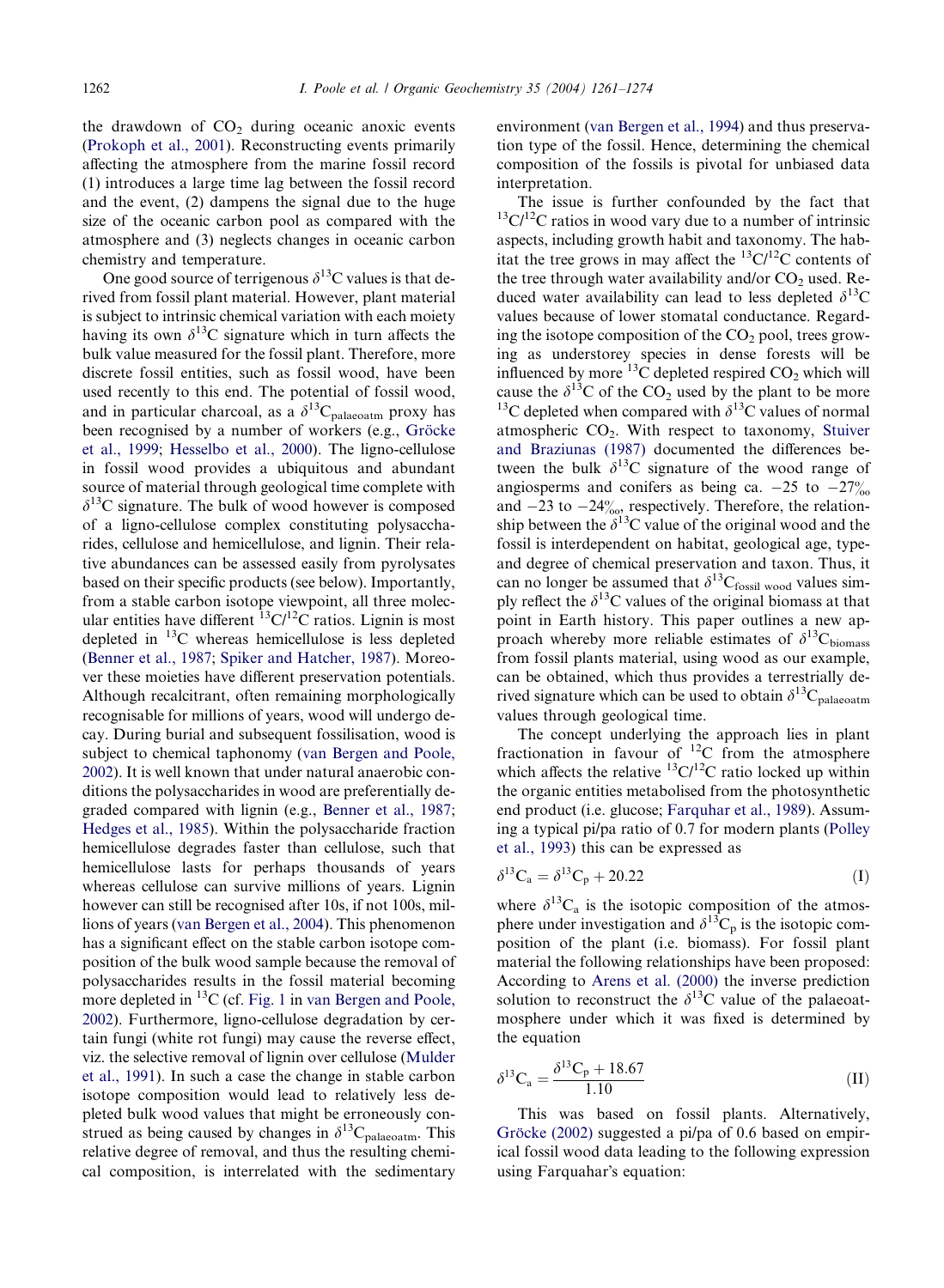<span id="page-2-0"></span>

Fig. 1. (a) Conceptual outline of the relationship for stable carbon isotope composition of atmosphere, biomass and fossil biomass. (b) Detailed outline of the applied fractionation factors  $(A)$  with reference to fossil wood material as given in this study. <sup>1</sup>Average derived from [Arens et al. \(2000\),](#page-12-0) Gröcke, 2002 and references cited therein; <sup>2</sup>[Benner et al., 1987](#page-12-0); <sup>3</sup>[Leavitt and Long \(1986\)](#page-12-0), [Sass-](#page-13-0)[Klaassen et al. \(2004\);](#page-13-0) <sup>4</sup>[Spiker and Hatcher \(1987\);](#page-13-0) <sup>5</sup>[Galimov \(1985\)](#page-12-0).

$$
\delta^{13}C_a = \delta^{13}C_p + 17.33\tag{III}
$$

Importantly, [Arens et al. \(2000\)](#page-12-0) state that the substrate, uniquely derived from terrestrial vascular plants, must be identified and isolated and that the isotopic composition of the isolated substrate reflects the isotopic composition of the whole plant tissue faithfully and with low variability.

In Fig. 1(a) this idea is exemplified using a preindustrial  $\delta^{13}C_{atmosphere}$  value of  $-7\%$  and an average  $\Delta$  value of 18%, thus resulting in a bulk plant biomass  $\delta^{13}$ C signature of ca. -25%. In time, following fossilisation, the bulk  $\delta^{13}$ C signature of the resistant organic material  $(\delta^{13}C_{fossil\ wood})$  can be measured and, using the assumption that there has been no change in plant fractionation over time, one can arrive at a  $\delta^{13}$ C signature for the palaeoatmosphere. In practice, however, the concept is more complex [Fig. 1(b)]. The  $\delta^{13}C_{\text{biomass}}$  signature of the plant depends upon the fossilised organ under investigation. In the case of wood we are concerned with a ligno-cellulose complex with fractions which have their own isotopic signatures [i.e. hemicellulose, cellulose and lignin with values ca.  $-22.5\%$ ,  $-23.5\%$  and  $-28\%$ , respectively, assuming a bulk wood value of  $-25\%$ ; Fig. 1(b)] and average fractionation factors  $[A, Fig. 1(b)]$  which differ from that for the bulk plant [Fig.  $1(a)$ , $(b)$ ]. It is the relative contribution of these different chemical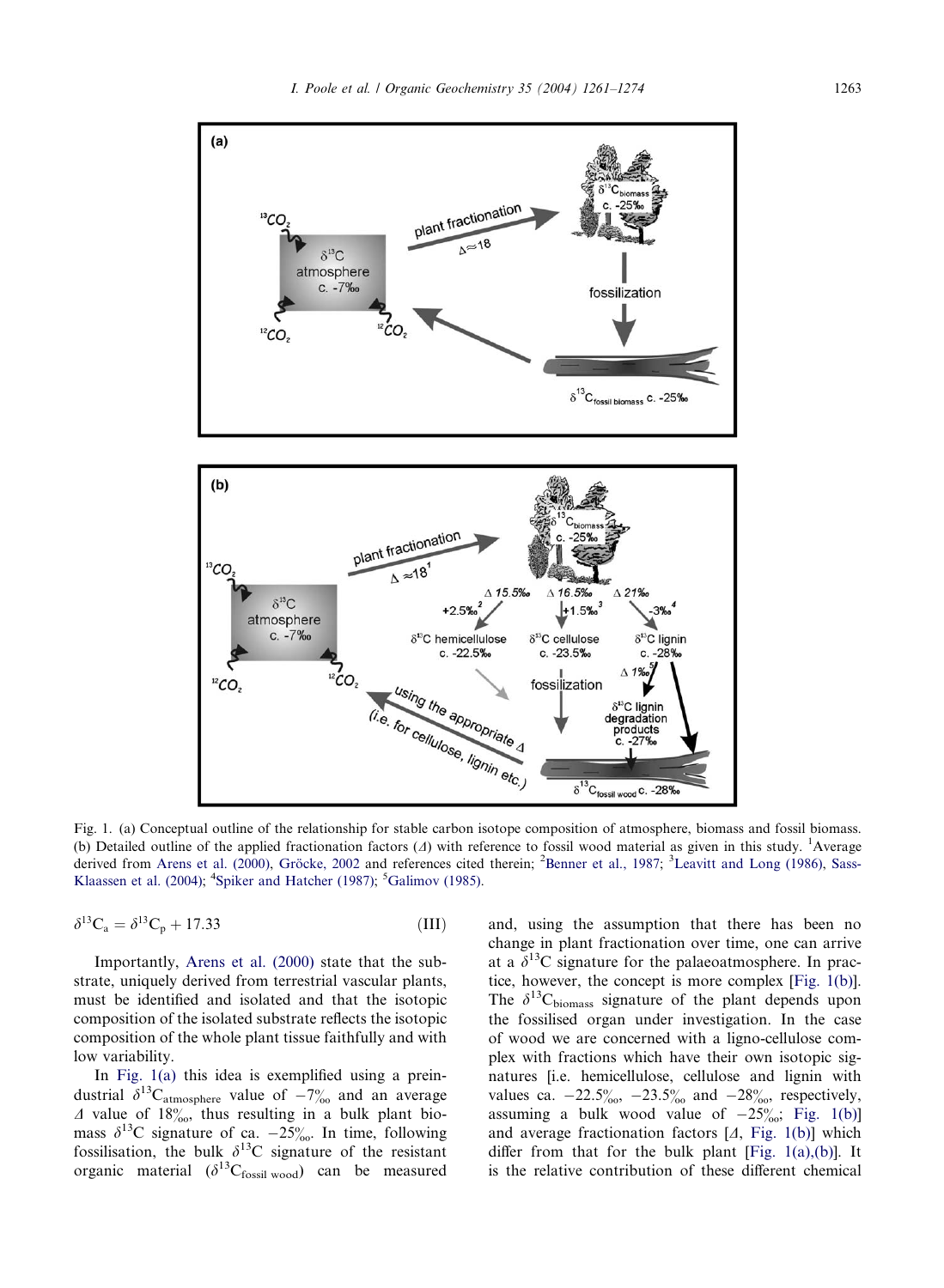fractions to the fossilised wood remains that determine its overall  $\delta^{13}$ C signature.

In summary, the older the material the greater the taphonomic processes at work on the individual moieties, and thus, the more likely the fossil is to be lignin dominated. Therefore, by understanding the fossil material, its  $\delta^{13}$ C value, applying the appropriate fractionation factor [[Fig. 1\(b\)\]](#page-2-0), very different values for  $\delta^{13}C_{\text{palaeoatm}}$  can result. Here representative samples from wood floras through the Late Cretaceous and Cainozoic were examined both for their molecular and isotopic composition to determine the effect of preservation state, chemical composition and taxonomic status on  $\delta^{13}C_{\text{biomass}}$  values derived from fossil wood and consequent implications for determining and interpreting  $\delta^{13}C_{\text{malaeoatm}}$ .

### 2. Materials and methods

### 2.1. Samples

Fossil wood, identified as originating from  $C_3$  trees, representing four different preservation types was used. Mummified material originated from a submerged, archaeological site (approximately 6000 BP) off the south coast of England (prefixed by A; [Whitcombe, 1995](#page-13-0)); Miocene brown coal, Germany (Az, As); the Pliocene-Miocene Madre de Dios Formation ([Campbell et al., 2001\)](#page-12-0) in Peru (PU); Oligocene-early Miocene Balfour Formation (B) and the early Oligocene Little Rapid River Formation (LRR), in Tasmania ([Hill, 2001](#page-12-0)); and the Miocene-Pliocene Meyer Desert Formation, Sirius Group (S.; [McKelvey et al., 1991](#page-12-0)) West Antarctica. Permineralised material originated from Antarctica: Silicified material from the Coniacian Williams Point Beds on Livingston Island, Antarctica (P; [Rees and Smellie,](#page-13-0) [1989](#page-13-0)); calcified and charcoalified material from Santonian-Campanian Santa Marta Formation ([Crame et al.,](#page-12-0) [1991](#page-12-0)) on James Ross Island (D.), Maastrichtian Lopez de Bertodano Formation (DJ.1056; [Rinaldi et al.,](#page-13-0) [1978](#page-13-0)), Paleocene Sobral Formation (DJ.1059; [Macellari,](#page-12-0) [1988](#page-12-0)) and Eocene La Meseta Formation (DJ.1057; [Elliot](#page-12-0) [and Trautman, 1982\)](#page-12-0) on Seymour Island.

### 2.2. Off-line pyrolysis

Permineralised material was demineralised using standard HCl/HF techniques (e.g., [Wellman and Axe,](#page-13-0) [1999](#page-13-0)) and checked for any organic contamination (e.g., bore holes containing remains of shells, cuticle fragments etc, fungal presence within the wood itself). Powdered organic residues (i.e. wood representing several growth rings weighing approximately 200 mg) were cleaned using organic solvents  $(3 \times \text{MeOH})$  and  $3 \times$ DCM). Extracted residues were subjected to bulk isotope ratio mass spectrometry (IRMS) and off-line pyrolysis (1 h at 300 °C) For detailed information on the offline pyrolysis method the reader is referred to [Poole and](#page-12-0) [van Bergen \(2002\)](#page-12-0).

### 2.3. On-line pyrolysis

Small quantities of powdered, solvent-extracted archaeological and mummified Miocene brown coal material were examined using on-line flash pyrolysisgas chromatography–mass spectrometry (Py-GC–MS) to obtain detailed molecular information on the degree of preserved polysaccharides and lignin (c.f. [van Bergen](#page-12-0) [and Poole, 2002\)](#page-12-0). For a detailed description of the pyrolysis method used here, the reader is referred to [van Ber](#page-12-0)[gen et al. \(2000\).](#page-12-0) Identification of the various pyrolysis products (e.g., levoglucosan derived from cellulose, guaiacol and syringol products derived from lignin) was based on mass spectral data and retention time comparisons with reference samples and data reported in the literature (e.g., [Saiz-Jimenez and de Leeuw, 1986](#page-13-0); [Pouwels](#page-13-0) [et al., 1987, 1989;](#page-13-0) [van Bergen et al., 1996, 2000;](#page-12-0) [Stank](#page-13-0)[iewicz et al., 1997](#page-13-0)).

### 2.4. Molecular and isotopic analyses

The compounds released during off-line pyrolysis were subsequently cold-trapped (DCM/MeOH 1:1 v/v;  $0^{\circ}$ C) and derivatised using BSTFA with 1% TMCS (1 h at 80 °C). Molecular analysis was undertaken using a Hewlett–Packard 5890 GC–MS and the compounds identified using mass spectral data reported in the literature ([Poole and van Bergen, 2002\)](#page-12-0). Briefly, each sample  $(1 \mu l)$  was injected on-column on to a CP-Sil 5CB capillary column (50 m  $\times$  0.32 mm, 0.12 µm film thickness) with helium as carrier gas  $(3 \text{ ml min}^{-1})$ . The GC oven was temperature programmed as follows: isothermal at 40 °C for 5 min, then rising to 300 at 4 °C min<sup>-1</sup>, with an isothermal period of 10 min. Compounds were identified using a Fisons Instruments VG platform II mass spectrometer (Manchester, UK) operating at 70 eV, scanning the range  $m/z$  50–650 with a cycle time of 0.65 s. Compound specific stable carbon isotope values were measured using a ThermoFinnigan DeltaPLUS XL GC-combustion-IRMS with similar chromatographic conditions as the GC/MS analysis. Values represent averages of two analyses with analytical errors typically  $\langle 0.8\%$  based on standards. Corrections for the TMS groups were determined from derivatised myo-inisitol with an underivitised  $\delta^{13}$ C value of  $-26.7\%$ .

### 3. Results and discussion

A large number of fossil wood specimens have been examined both in terms of molecular and stable carbon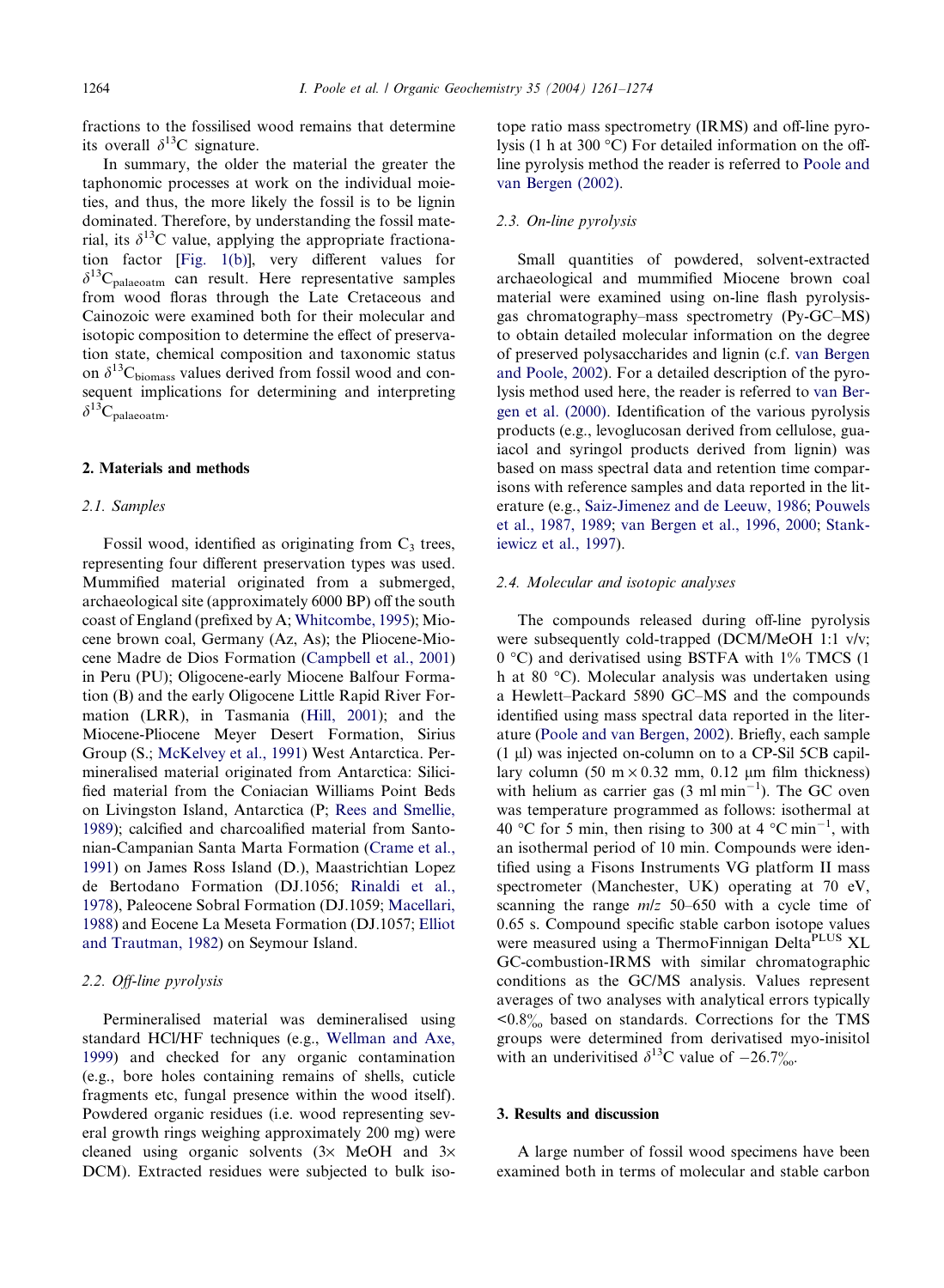<span id="page-4-0"></span>isotope composition in order to evaluate the effects of taxonomy, preservation state and chemical composition on bulk wood  $\delta^{13}$ C values.

# 3.1. Taxonomic status and  $\delta^{13}C$

Molecular and isotope analysis of a number of Miocene brown coal conifer and angiosperm woods (Fig. 2) indicate that the taxonomic differences in isotope composition between modern conifers and angiosperms (e.g., [Stuiver and Braziunas, 1987](#page-13-0); [Fig. 3\)](#page-5-0) are retained in fossil material (cf. [van Bergen and Poole, 2002](#page-12-0)). Figure 2 illustrates the differences between these taxonomic groupings in mummified Miocene brown coal woods derived from the same horizon. The  $\delta^{13}C_{\text{fossil} \text{ wood}}$ signatures of both the angiosperm [Fig. 2(a)] and conifer [Fig. 2(b)] are in accordance with those noted for modern material [\(Fig. 4\)](#page-5-0). However, the difference in  $\delta^{13}C_{\text{fossil wood}}$  signature of the Miocene specimens is further exacerbated by the difference in the relative abundance of cellulose preserved as evidenced by the presence of the pyrolysis product levoglucosan. The relative abundance of levoglucosan in the angiosperm material [Fig. 2(a)] has biased the  $\delta^{13}C_{\text{fossil wood}}$ 



Fig. 2. Gas chromatograms of on-line pyrolysates (Curie temperature 610 °C) of mummified wood specimens from brown coal deposits in Germany (a) angiosperm (As1) and (b) conifer (Az1) showing the effects of taxon on the  $\delta^{13}C_{fossil wood}$  values. PS polysaccharide pyrolysis products; 2P 2-methylphenol, 3 + 4P coeluting 3-, 4-methylphenols, LG levoglucosan, P phenol, C catechol, G guaiacol, S syringol. Side chains indicated are attached at carbon number 4 para to the OH group.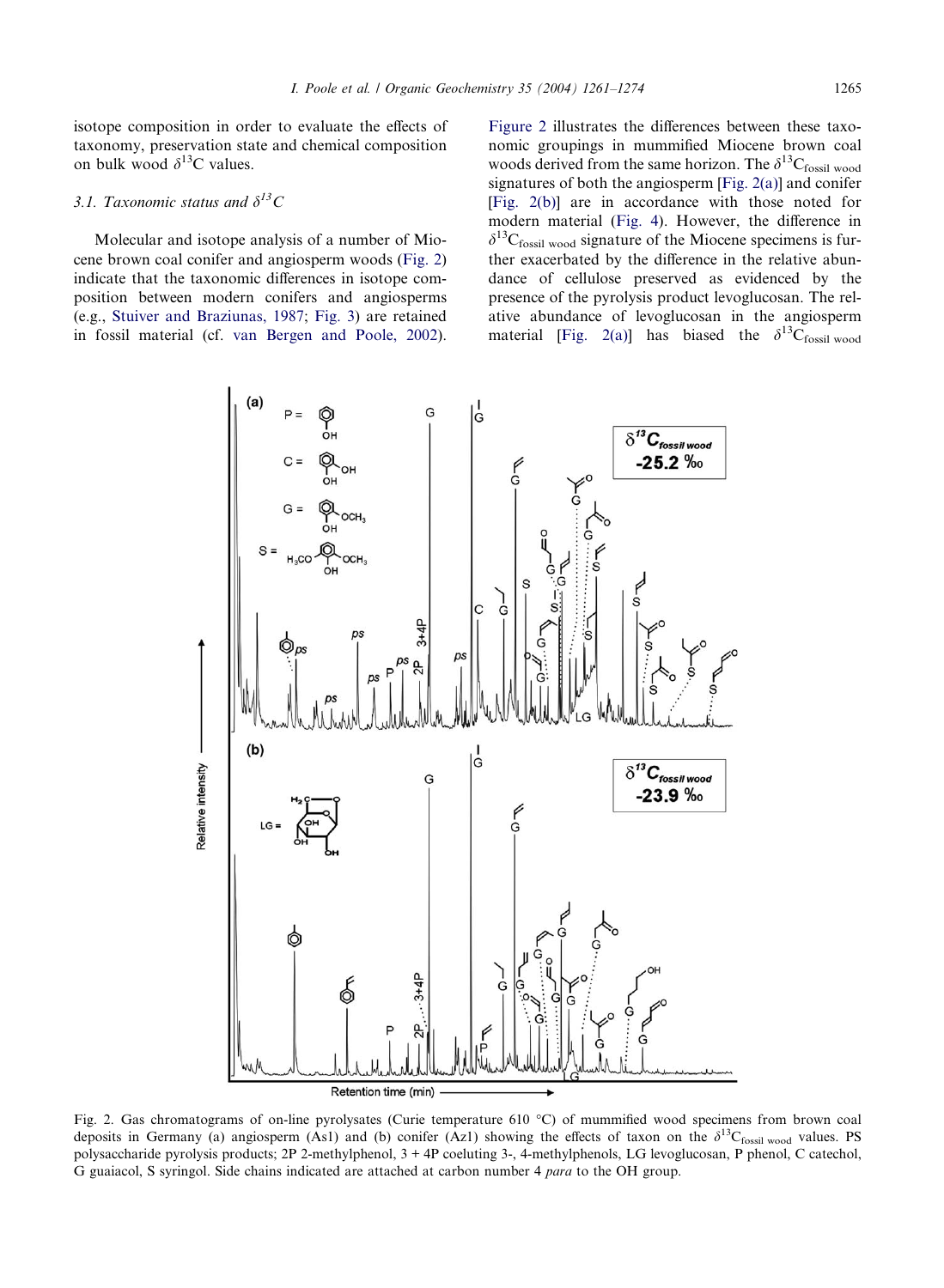<span id="page-5-0"></span>

Fig. 3. Stable carbon isotope variation induced by heating to different temperatures compared with unheated values for oak (Ouercus) open bar, pine (Pinus) grey bar and Miocene-Pliocene mummified material (PU1) solid bar. For additional information see text.



Fig. 4. Relative abundance of the organic moieties released by pyrolysis from modern and fossil wood. Angiosperm sample numbers given in bold to distinguish them from the remaining conifer samples.

signature in favour of the isotopically heavy levoglucosan (see also below) and thereby reducing the taxonomic distinction. In other Miocene mummified specimens (not illustrated) where levoglucosan is in similar abundance the taxonomic distinction becomes greater. This illustrates the fundamental importance of determining the taxonomic signal expressed in the  $\delta^{13}C_{\text{fossil} \text{ wood}}$ signature.

# 3.2. Preservation state and  $\delta^{13}C$

Preservation state appears to be interrelated to organic moiety preservation in fossil material, which in turn affects the  $\delta^{13}$ C signature of the fossil. Pyrolysis of the fossil wood specimens revealed that the quantity and quality of the original organic compound preservation was highest in the mummified specimens studied ([Figs. 2, 4–6](#page-4-0)), relative to the other preservation types, as organic moieties originally present in modern wood dominated [i.e. cellulose pyrolysis products such as levoglucosan, and lignin building blocks such as guaiacyl (G) and/or syringyl (S) units; [Fig. 2, 5\]](#page-4-0). The bulk isotopic compositions of the mummified specimens show large isotopic variability (ca.  $9\%$ ).

Permineralised material (e.g., calcified) yielded no polysaccharide products, but showed original lignin moieties and primary degradation products [C; [Fig.](#page-7-0) [7\(a\)](#page-7-0)] indicative of reduced quality of original organic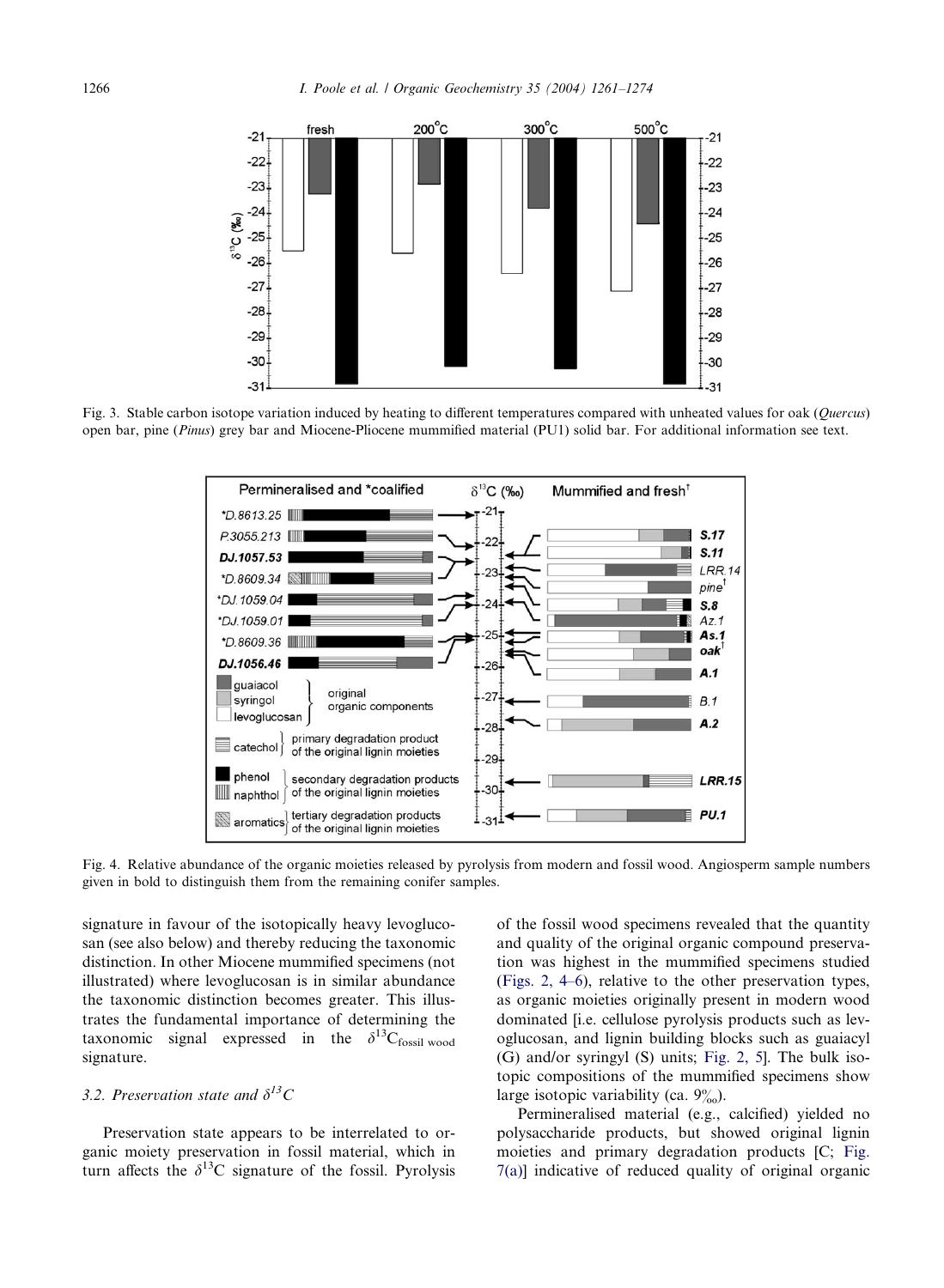<span id="page-6-0"></span>

Fig. 5. Gas chromatograms of on-line pyrolysates (Curie temperature 610 °C) of mummified archaeological wood samples (A1 and A2) showing the effect of chemical composition on  $\delta^{13}C_{\text{fossil wood}}$  values. For additional information see caption for [Fig. 2](#page-4-0).

preservation when compared with the mummified material. Interestingly, the silicified material from the Coniacian of Antarctica (P.3055.213) is also dominated by degradation products, including naphthols, rather than original lignin moieties [\(Fig. 4](#page-5-0)). This material is preserved in volcanic tuff, and therefore, the abundant presence of naphthols may indicate a heating effect prior to, or during, preservation as naphthols are known to be produced upon pyrolysis of thermally altered wood samples. The bulk isotopic compositions of the specimens show less isotopic variability (ca.  $3\%$ ) than that seen for mummified wood.

Strongly coalified and charcoalified material revealed a drastically modified chemical composition based on the absence of polysaccharides and the abundant presence of lignin degradation products such as catechols, phenols and naphthols (cf. [Hatcher and Clifford, 1997](#page-12-0) and references therein; [Fig. 4](#page-5-0)). The thermal effect on wood during charcoalification further complicates the issue related to the isotopic composition. To date, the effect of heat induced isotope changes on plant remains has received little attention ([Jones et al., 1993;](#page-12-0) [Turekian](#page-13-0) [et al., 1996;](#page-13-0) [Schleser, 1999](#page-13-0); [Beuning and Scott, 2001](#page-12-0)). Some studies have suggested that thermally altered, charred/charcoalified plant remains can be used to determine stable carbon isotope changes related to palaeoclimate without considering these effects (e.g., [Hesselbo et](#page-12-0) [al., 2000](#page-12-0)). However, charring (heating) of whole plant material has been shown to lead to residues less depleted in  $^{13}$ C in the order of about  $1\%$  [\(Turekian et al., 1996](#page-13-0); [Beuning and Scott, 2001](#page-12-0)). [Turekian et al. \(1996\)](#page-13-0) interpreted this relative enrichment as evidence of a normal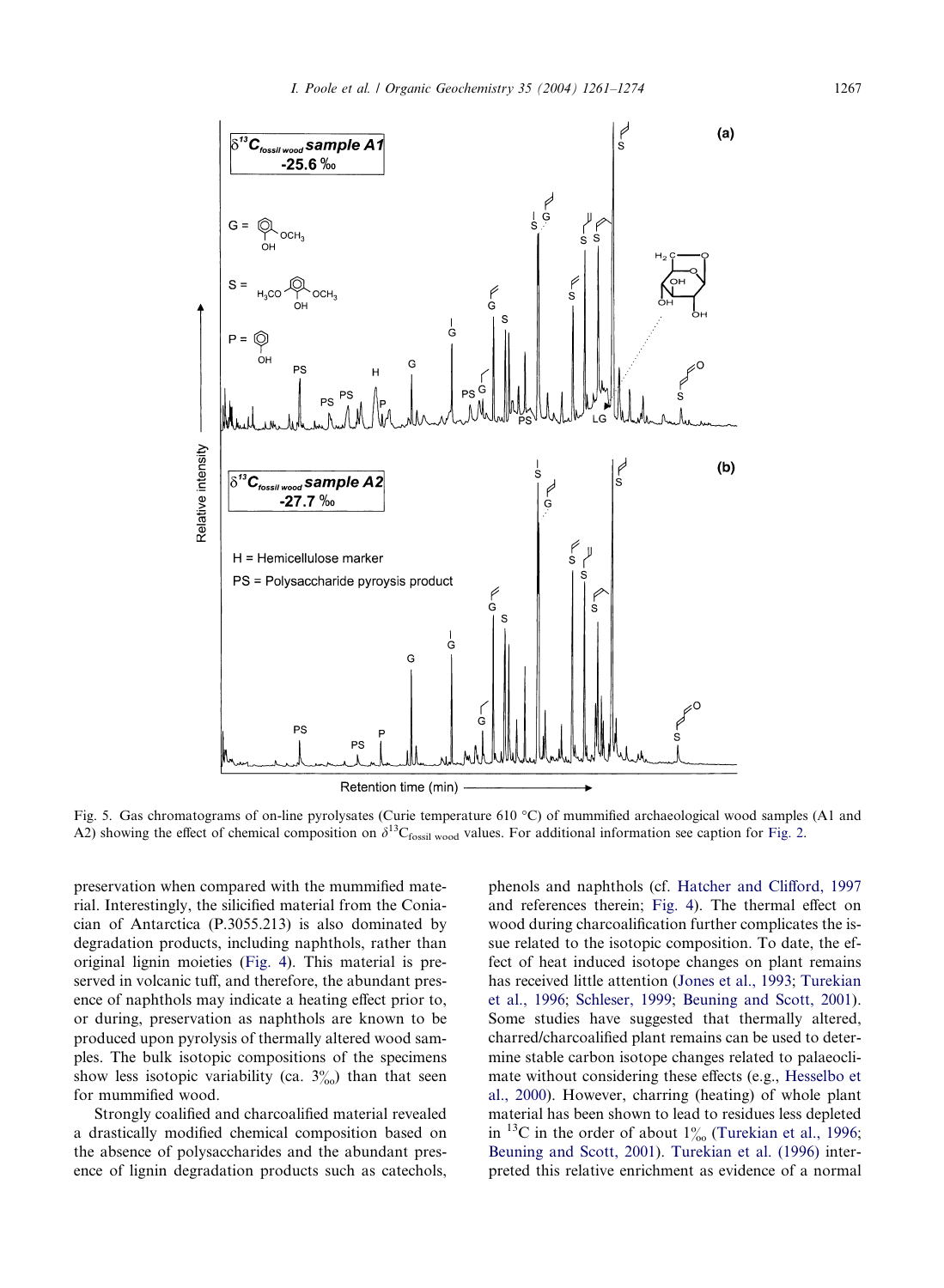<span id="page-7-0"></span>

Fig. 6. Off-line pyrolysate products, analysed as BSTFA derivatised compounds, of mummified, (a) PU1 and (b) LRR14 fossil wood showing evidence of polysaccharides (LG) and lignin (G and S) units characteristic of well preserved ligno-cellulose and the degradation products (C). For additional information see caption for [Fig. 2](#page-4-0) and text.



Fig. 7. Off-line pyrolysate products of permineralised, DJ.1056.46, fossil wood showing evidence of degraded lignin based on the abundance of the degradation products (C, P) and the relatively small amounts of G. For additional information see caption for [Fig. 2](#page-4-0) and text.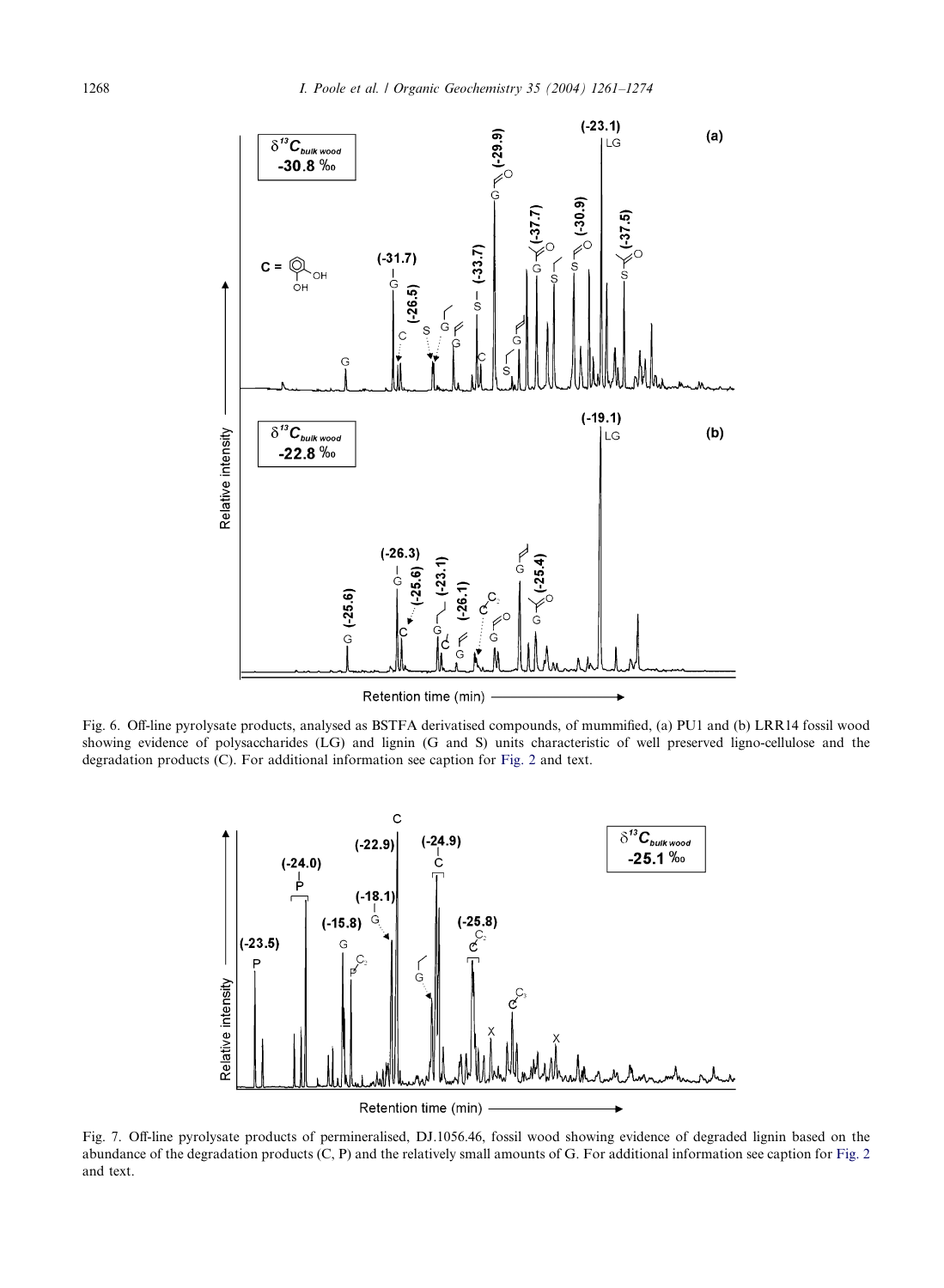kinetic isotope effect caused by the preferential breaking of  $^{12}$ C bonds leading to  $^{13}$ C depleted gas and a less depleted residue. This interpretation emphasises the fact that the carbon in thermally altered fossil material does not constitute a closed system as certain organic moieties are preferentially lost as volatiles during the charring of modern plant material (e.g., [Poole et al., 2002](#page-13-0)).

Experimental charring under an  $N_2$  atmosphere of modern angiosperm (oak) and gymnosperm (pine) wood specimens also revealed stable carbon changes of up to  $2\%$  in the residues produced. The experiments yielded residues less depleted in  $^{13}$ C when heated to 200 °C, but when heated to higher temperatures the residues became more  $^{13}$ C depleted ([Fig. 3\)](#page-5-0). These data indicate preferential loss of  $^{13}$ C enriched material during hotter (>200 °C) treatments. As cellulose and polysaccharides are in general less depleted in  $^{13}$ C when compared with lignin [\(Benner et al., 1987\)](#page-12-0) and polysaccharides are more thermally labile compared with lignin, these results imply the preferential loss of polysaccharide moieties from the ligno-cellulose complex. Molecular analyses of the gasses released during such heating experiments have also revealed that polysaccharide pyrolysis products are more abundant at lower temperatures compared with lignin products [\(Poole and van Bergen, 2002](#page-12-0)). [Schleser \(1999\)](#page-13-0) noted that the carbon isotope signature of wood, during decay recreated in water at 180  $^{\circ}$ C over periods of minutes to months, underwent a discrimination against  $^{13}$ C during an initial phase (to a maximum of  $\approx 1\%$ ) followed by a subsequent increase in  ${}^{13}C/{}^{12}C$  ratio up to the initial value  $(-25.5\%)$ . They also explained this as the presumed preferential decomposition of the cellulose relative to the lignin. [Jones et al. \(1993\)](#page-12-0) found that with experimentally charred wood there was a slight shift in isotopic composition by an average amount of  $+0.2\%$ when wood was heated to 300  $^{\circ}$ C. From 300–500  $^{\circ}$ C the shift changed to  $-0.4\%$  and  $-0.8\%$  at 600 °C relative to the starting material. Again, this fractionation was explained by the volatilisation of the isotopically heavier cellulose derived carbon leaving the residue enriched in isotopically lighter lignin-derived carbon.

The isotope data for the charred fossilised wood material [\(Fig. 3](#page-5-0)) do not show the same phenomenon but reveal less depleted values. This may be explained by the preferential breaking of  $^{12}$ C bonds, resulting in a relatively  $^{13}$ C enriched residue. At higher temperatures, i.e. 300  $\degree$ C and 500  $\degree$ C this effect appears to decrease, which is entirely consistent with the fact that higher temperatures reduce kinetic isotope effects as cracking of bonds is less discriminant ([Turekian et al.,](#page-13-0) [1996](#page-13-0)).

### 3.3. Molecular composition and  $\delta^{13}C$

On-line flash pyrolysis data for two archaeological, oak wood samples (approximately 6000 years old) revealed a distinct difference in the relative amount of the polysaccharides preserved [\(Fig. 5\)](#page-6-0). The pyrolysate of sample A1 showed a relative abundance of polysaccharides [[Fig. 5\(a\)\]](#page-6-0) almost identical to that of on-line pyrolysates of modern oak wood samples (cf. [van Ber](#page-12-0)[gen et al., 2000\)](#page-12-0) indicating the presence of a well-preserved lignin-cellulose complex. In contrast, the pyrolysate of sample A2 [[Fig. 5\(b\)\]](#page-6-0) revealed that selective removal of both the hemicellulose and cellulose moieties had taken place. The bulk stable carbon isotope composition of these two specimens is also distinctly different in that the well-preserved specimen, sample A1, is less depleted in <sup>13</sup>C ( $-25.6\%$ ) when compared with the degraded specimen, sample A2,  $(-27.7\%)$ . Thus, from the molecular pyrolysis data it is clear that the amount of polysaccharides preserved in the two archaeological oak wood sub samples is one of the main factors determining the bulk carbon isotope signature.

The bulk isotopic compositions of the mummified specimens show large variability (ca.  $9\%$ ; [Fig. 4\)](#page-5-0). The differences in mummified  $\delta^{13}C_{fossil wood}$  values relative to fresh wood [\(Fig. 4\)](#page-5-0) can be explained by relative abundances of the moieties present. For example, the Miocene-Pliocene angiosperm from Peru [PU.1, [Figs. 4 and](#page-5-0)  $6(a)$ ] has a high relative abundance of original <sup>13</sup>C-depleted lignin moieties (i.e. S and G), and a low abundance of degradation products (i.e. catechol) and relatively  $^{13}$ Cenriched polysaccharides (i.e. levoglucosan, LG). This explains the <sup>13</sup>C depleted  $\delta^{13}C_{\text{fossil wood}}$  value relative to that of modern wood samples (i.e. oak and pine; [Fig.](#page-5-0) [4](#page-5-0)). Similarly, the Oligocene Tasmanian mummified specimen LRR.15 has relatively low amounts of LG and is therefore <sup>13</sup>C depleted  $\delta^{13}C_{\text{fossil wood}}$  [[Fig. 6\(b\)\]](#page-7-0). In contrast, the Miocene-Pliocene mummified Antarctic angiosperm specimens (samples S.17, S.11 and S.8) and the Oligocene Tasmanian mummified specimen LRR.14 yield less depleted <sup>13</sup>C values of  $\delta^{13}C_{\text{fossil wood}}$  that can be related to the high relative amounts of  $^{13}$ C enriched sugars, with differences in their relative amounts probably accounting for the slight variation in the  $\delta^{13}C_{\text{fossil wood}}$  values ([Fig. 4\)](#page-5-0). The higher than expected polysaccharide preservation in some of the older specimens, e.g., LRR.14, must be related to the degradation mechanism. A different kind of fungal degradation could explain this, with lignin being preferentially degraded over cellulose ([Mulder et al., 1991](#page-12-0)). However, it should be noted that the specimen yielded no visible evidence of fungal remains. The intermediate  $\delta^{13}C_{\text{fossil} \text{ wood}}$  value of the Oligocene Tasmanian mummified specimen B.1 can be related to the moderate abundance of lignin moieties relative to LG. In summary,  $\delta^{13}C_{\text{fossil wood}}$  values of mummified specimens studied can be readily explained in term of the relative contribution of the moieties preserved (i.e. lignin versus cellulose).

The  $\delta^{13}C_{\text{fossil wood}}$  values of permineralised [\(Fig. 4\)](#page-5-0) and coalified specimens are less depleted in  $^{13}$ C relative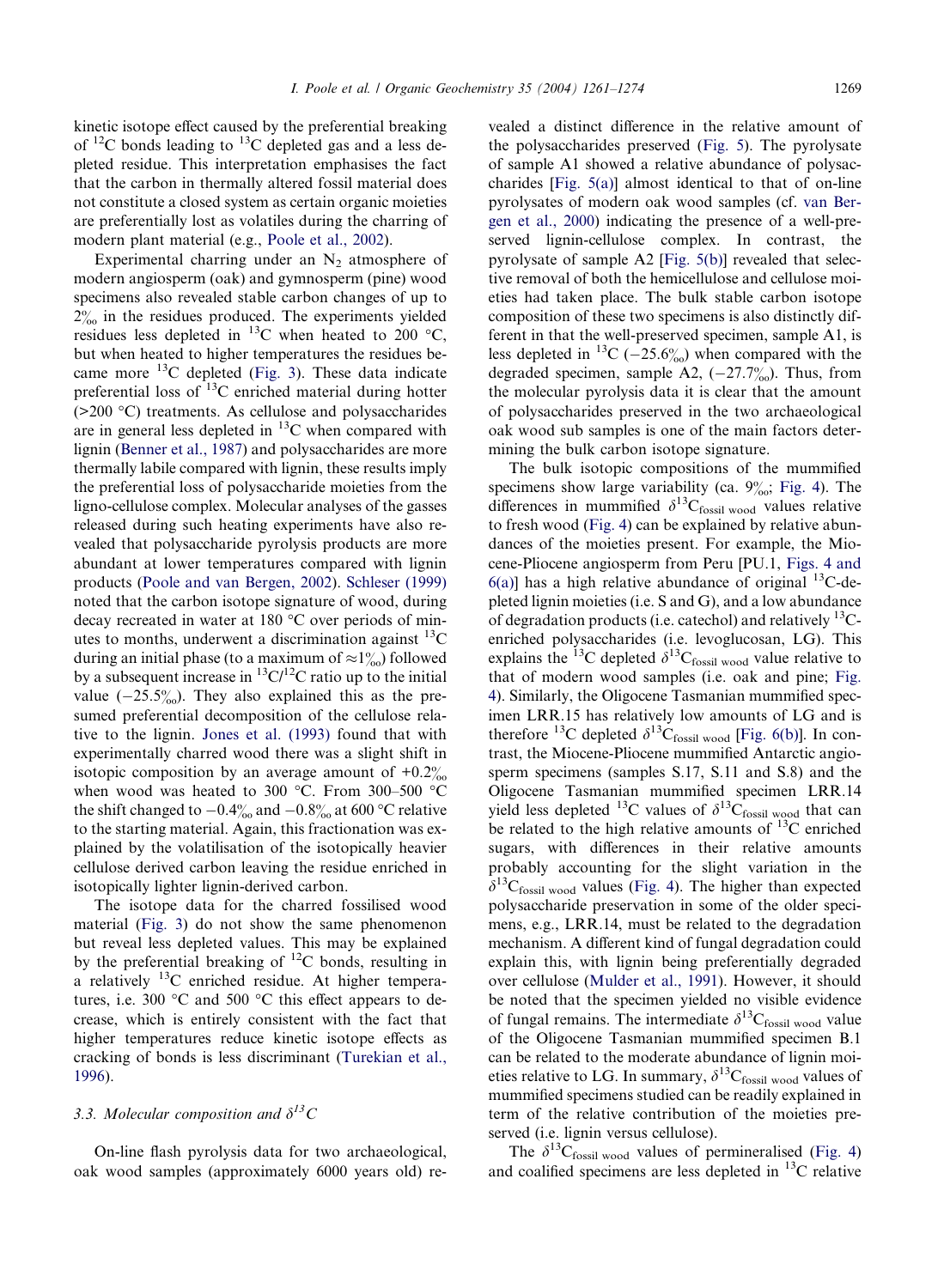<span id="page-9-0"></span>to most mummified lignin-rich specimens and similar to cellulose-rich mummified specimens. However, this enrichment cannot be related to the presence of sugars since levoglucosan has been preferentially removed and only lignin and degradation products therefrom remain [\(Figs. 4 and 7\)](#page-5-0). Rather, isotopic analysis of the pyrolysis products of permineralised and coalified specimens suggest that their bulk values can be related to the relative abundance of few, relatively <sup>13</sup>C enriched (ca.  $-11\%$ ) G moieties and abundant  $^{13}$ C depleted lignin degradation products [\(Fig. 4\)](#page-5-0). Indeed, with the exception of the coalified specimen D.8609, the specimens containing higher amounts of secondary, phenols, and tertiary, aromatics, degradation products are less <sup>13</sup>C depleted when compared with specimens containing the original lignin product guaiacol and the primary degradation products catechols. This is in agreement with previous studies that documented 13C enrichments of bulk organic matter during coalification (e.g., [Whiticar, 1996\)](#page-13-0). However, preliminary studies suggest that the isotopic shifts occurring during thermal alteration cannot be accounted for by chemical modifications alone and are still more complicated than first envisaged ([Poole et al., 2002](#page-13-0)).

# 3.4. Compound specific  $\delta^{13}C$  variation

Tracking compound specific values of individual moieties, such as the original lignin building block guaiacol, back through geological time was believed to aid the evaluation of shifts in  $\delta^{13}C_{\text{compound}}$  to relative changes in  $\delta^{13}C_{\text{biomass}}$ , thereby eliminating the chemical taphonomical problems associated with using bulk organic matter. The compound specific data for off-line pyrolysis products showed that the simple two-component variability alone, polysaccharides versus lignin (see Section 3.3) is an oversimplification of the isotopic variation caused by chemical preservation in mummified specimens. The Pliocene-Miocene mummified Peruvian specimen [PU.1; [Fig. 6\(a\)](#page-7-0)] yielded  $\delta^{13}$ C values ranging from  $-37.7\%$  for S and G derivatives to  $-23.1\%$  for levoglucosan (LG). Similarly, for the Oligocene mummi-fied specimen [\[Fig. 6\(b\)](#page-7-0)]  $\delta^{13}$ C values ranged from  $-26.3\%$  for G moieties to  $-19.1\%$  for LG. The <sup>13</sup>C values for the cellulose-derived levoglucosan compared with the  $^{13}$ C depleted values for the lignin-derived pyrolysis products is in accordance with values of bulk lignin and cellulose measurements (cf. [Benner et al., 1987](#page-12-0); [Spi](#page-13-0)[ker and Hatcher, 1987](#page-13-0)) of modern wood, confirming that the off-line pyrolysis method used here yields products that represent  $\delta^{13}$ C values of their original polymer building blocks. When comparing the values of the various G and S derivatives a large difference of  $7\%$  is noted between the formyl and acetyl members in both G and S. The presence of the beta carbon leads to significantly more depleted  $\delta^{13}$ C values. This suggests that there is a large intra-molecular isotopic heterogeneity within the lignin building units themselves. Thus, not only the relative preservation of lignin versus cellulose but also the preservation state of lignin itself, i.e. degree of side chain oxidation or the extent of side chain degradation, may significantly affect  $\delta^{13}C_{\text{fossil wood}}$ .

The compound specific analyses of the permineralised specimens also revealed large differences between compounds, for example up to  $17\%$  for the permineralised specimen DJ.1057.53 (Fig. 8). Both the primary- (catechols) and secondary (phenols) degradation products yielded similar values (i.e. between  $-22\%$  and  $-26\%$  which are relatively similar in range to the bulk values (Fig. 8). Intriguingly and in stark contrast, the guaiacol derivatives are now significantly  $^{13}$ C-enriched compared with the other products by up to  $11\%$  ([Figs.](#page-7-0) [7 and 8\)](#page-7-0), a phenomenon not previously observed. To date, we have observed this phenomenon in all permineralised samples studied that yielded both catechols and guaiacols (but note that not all permineralised specimens necessarily yield guaiacols).

It has been suggested that the conversion of guaiacols to catechols, i.e. demethylation of the mexthoxy



Fig. 8. Stable carbon isotope heterogeneity amongst different compounds within five representative fossil woods. Variation in measured  $\delta^{13}C_{\text{compound}}$  values is indicated but in many cases smaller than the marker. For additional information see caption for [Fig. 2](#page-4-0) and text.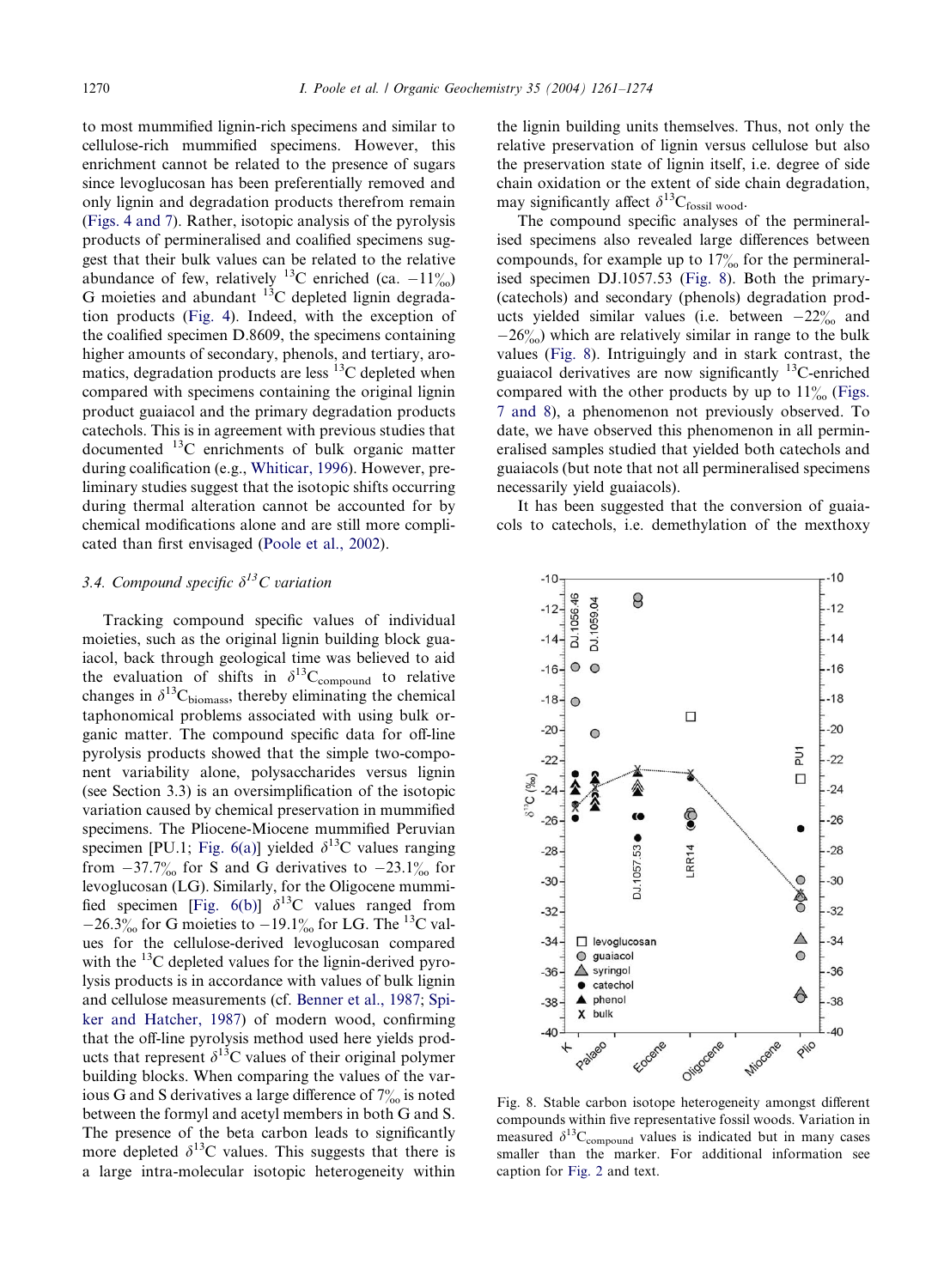group (e.g., [Hatcher and Clifford, 1997\)](#page-12-0), leads to less <sup>13</sup>C depleted catechols, rendering the remaining guaiacols 13C depleted [\(Galimov, 1985\)](#page-12-0). Enriched catechols relative to the guaiacols are observed in the PU1 sample [\(Figs. 4 and 6\)](#page-5-0). However, in the older permineralised samples the values of the guaiacols are significantly  $^{13}$ C enriched relative to the catechols and thus this conversion alone cannot account for the discrepancies in the  $\delta^{13}$ C values. Thus, whatever the cause for the relatively lower  $^{13}$ C depletion, guaiacols appear to be relatively unreliable as a proxy for  $\delta^{13}$ C<sub>biomass</sub> when derived from permineralised specimens that contain no original ligno-cellulose and thus have undergone drastic chemical alteration.

## 3.5. Implications for  $\delta^{13}C_{biomass}$  of the original plant and  $\delta^{13}C_{palaeoatmosphere}$

Measurement of  $\delta^{13}$ C has been used to determine changes in  $\delta^{13}C_{\text{palaeoatm}}$  (Gröcke et al., 1999; [Hesselbo](#page-12-0) [et al., 2000](#page-12-0)) whereby the bulk  $\delta^{13}$ C values were considered to represent the  $\delta^{13}C_{\text{biomass}}$  of the original plant. However, the data presented above show that the fossils have often undergone chemical changes, causing a nondirectional off set between bulk  $\delta^{13}$ C measured and the original  $\delta^{13}C_{\text{biomass}}$  when the plant was living. Thus, appropriate correction factors will need to be applied, depending on taxon, preservation type and molecular composition, to determine the actual  $\delta^{13}C_{\text{biomass}}$  of the original plant material, which in turn can be used to calculate  $\delta^{13}C_{\text{palaeoatm}}$ .

To illustrate this approach, the molecular and isotopic data obtained, and the concept shown in [Fig. 1](#page-2-0), will be used to evaluate  $\delta^{13}C_{\text{fossil biomass}}$  and  $\delta^{13}C_{\text{palaecatm}}$ for some of the specimens studied (PU1, LRR14 and DJ.1056.46). Based on the various relationships between  $\delta^{13}C_{\text{plant}}$  and  $\delta^{13}C_{\text{atmosphere}}$  presented (see equations I, II and III) we have arbitrarily used an average fractionation factor ( $\Delta$ ) of 18% ([Fig. 1](#page-2-0)). In addition, specific fractionation factors for the various compound classes have been assigned (i.e.  $\Delta$ <sub>hemicellulose</sub> 15.5,  $\Delta$ <sub>cellulose</sub> 16.5 and  $\Delta_{\text{lignin}}$  21) knowing that the difference between lignin and cellulose is approximately  $5\%$  and an off set between cellulose and bulk wood is approximately  $1.5\%$ to less 13C depleted values ([Loader et al., 2003;](#page-12-0) [Sass-](#page-13-0)[Klaassen et al., 2004\)](#page-13-0).

If applying only the average  $\Delta$  of 18‰ to determine the  $\delta^{13}C_{\text{palaecatm}}$  without considering the chemical composition, and assuming the measured  $\delta^{13}$ C value of the fossil equals  $\delta^{13}C_{fossil\;biomass}$ , the following values would be obtained:  $\delta^{13}C_{\text{palaeoatm}}$  (PU1)  $-12.8\%$ ,  $\delta^{13}C_{\text{palaeoatm}}$  $(LRR14)$  -4.8%,  $\delta^{13}C_{palaeoatm}$  (DJ.1056.46) -7.1%. However, the chemical composition is known and thus corrections can be made.

For the Peruvian Pliocene-Miocene angiosperm specimen (PU1,  $\delta^{13}C_{\text{fossil wood}} - 30.8\%$ ), off-line pyrolysis data show a chemical composition based on lignin [\[Figs.](#page-5-0) [4 and 6](#page-5-0),(a)]. Thus a correction factor (CF) for the original biomass of  $-3\%$  and a  $\Delta_{\text{lignin}}$  of  $21\%$  for the palaeoatmosphere can be used. These yield  $\delta^{13}$ C<sub>biomass</sub> of  $-27.8\%$  and a  $\delta^{13}C_{\text{palaecatm}}$  of  $-9.8\%$ . This latter value is still depleted relative to the preindustrial  $\delta^{13}$ C atmosphere value but not as strongly depleted as when uncorrected. A possible explanation for this depleted value could be related to this specimen being derived from sediments representing a fossil tropical lowland flora. If this fossil grew in the subcanopy it would have used partially respired  $CO_2$ , explaining the more <sup>13</sup>C depletedbiomass and thus calculated,  $\delta^{13}C_{\text{palaeoatm}}$  values.

With respect to the mummified Oligocene conifer specimen, LRR14 ( $\delta^{13}C_{\text{fossil wood}}$  -22.8%), it could in general be assumed that specimens of this age would be dominated by lignin. If one could calculate the  $\delta^{13}$ C based on lignin the  $\delta^{13}C_{\text{fossil}}$  biomass would be  $-19.8\%$ , with a  $\delta^{13}C_{\text{palaeoatm}}$  of  $-1.8\%$ . However, the pyrolysis data have shown that this specimen is dominated by cel-lulose derived products [\[Fig. 6\(b\)](#page-7-0)] so a CF of  $+1.5\%$  and a  $\Delta$  of 16.5% need to be applied. Using these corrections  $\delta^{13}$ C<sub>biomass</sub> would be  $-24.3\%$  and  $\delta^{13}$ C<sub>palaeoatm</sub>  $-6.3\%$ . A comparison between the corrected data  $\delta^{13}C_{\text{biomass}}$ from both these two specimens, PU1 and LRR14, shows an off set of about  $3.5\%$  whereas the uncorrected bulk values differed by  $8\%$ . The latter could have been interpreted as a large change in  $\delta^{13}C_{\text{palaeoatm}}$ . The corrected biomass values are more in line with the differences observed between the levoglucosan  $(-23.1\%_{\text{oo}}$  and  $-19.1\%_{\text{oo}};$ [Fig. 4](#page-5-0)), implying that the corrections would allow more meaningful  $\delta^{13}C_{\text{palaeoatm}}$  value calculations.

The final example is a piece of calcified wood (DJ.1056.46) from the Maastrichtian of Antarctica  $(\delta^{13}C_{\text{fossil wood}} - 25.1\%)$ . If lignin is assumed to dominate this specimen, then the calculated  $\delta^{13}C_{\text{biomass}}$  and  $\delta^{13}$ C<sub>palaeoatm</sub> would be  $-22.1\%$  and  $-4.1\%$ , respectively. However pyrolysis data have shown that this specimen is dominated by lignin degradation products [\[Fig. 7\(a\)\]](#page-7-0) so a CF of  $+2\%$  (i.e.  $+3\%$  for lignin plus a  $-1\%$  shift because of demethylation, [Galimov, 1985\)](#page-12-0) and a  $\Delta$  of 20% (i.e. 21–1%; [Fig. 1\(b\)\)](#page-2-0) need to be applied, resulting in a  $\delta^{13}C_{\text{biomass}}$  of  $-23.1\%$  and  $\delta^{13}C_{\text{palaecatm}} - 5.1\%$ , a difference of  $1\%$  for both biomass and palaeoatmospheric values.

The  $\delta^{13}C_{\text{fossil wood}}$  values have been shown to be useful for deriving  $\delta^{13}C_{\text{palaeoatm}}$  values. However, when the material under study is not the same taxon, this taxonomic shift needs to be corrected for, since bulk isotopic values derived from angiosperm material cannot be compared directly with those derived from conifer material. Therefore further insight is needed into the degree of variation between different angiosperms and conifers. Correction for taxon will normalise the data such that relative shifts in  $\delta^{13}C_{\text{palaeoatm}}$  become more meaningful.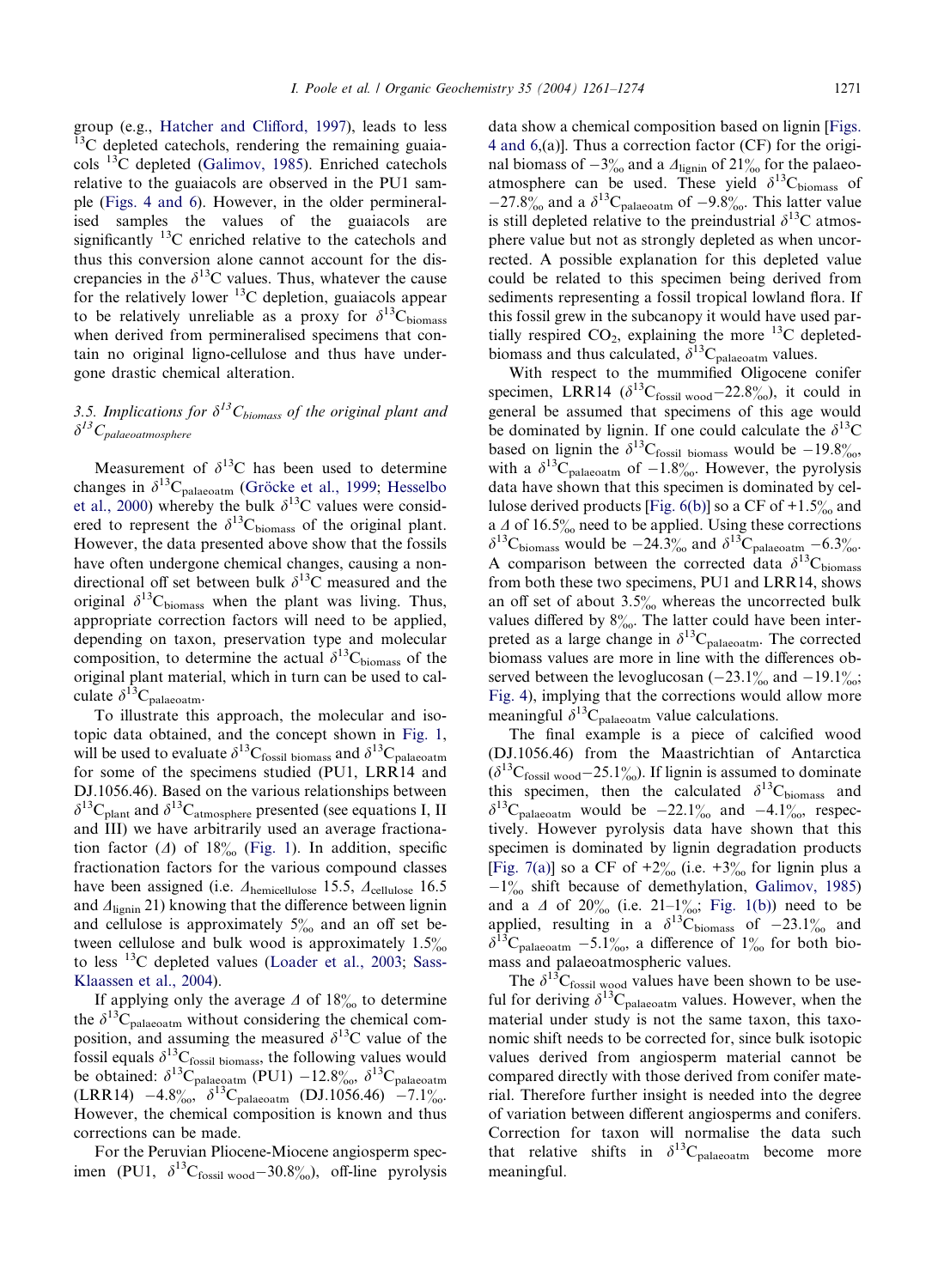The shifts in the corrected bulk values mirror those observed in the  $\delta^{13}$ C signatures of the levoglucosan in the mummified samples [\(Fig. 8](#page-9-0)), indicating that the  $\delta^{13}$ C signature of specific compounds might provide a more reliable proxy for  $\delta^{13}C_{\text{palaecatm}}$  without the need to correct in particular polysaccharide-derived and G and S values from geologically young samples (i.e. Late Tertiary through to modern). For fossil material from which the cellulose fraction has been preferentially lost (i.e. geologically older and/or permineralised specimens), the polysaccharides are ineffective for monitoring changes in  $\delta^{13}C_{\text{palaeoatm}}$  values. Therefore it had been hoped that for relatively old and/or permineralised material specific G members would provide an ideal compound on which to focus. However, the same specific derivative would have to be compared as variations between different derivatives can be as much as  $8\%$  [\(Fig.](#page-9-0) [8\)](#page-9-0). Interestingly, the values for the characteristic lignin marker guaiacol in relatively old material (e.g., DJ.1057.53) become extremely heavy (up to  $-10.5\%$ ); [Fig. 8\)](#page-9-0). However, in pre-Miocene samples the values of the guaiacols are significantly  $^{13}$ C enriched relative to the catechols and thus the demethylation leading to catechols, as suggested by [Galimov \(1985\)](#page-12-0), cannot alone account for the discrepancies in the  $\delta^{13}$ C values, suggesting that the guaiacols are relatively unreliable as a proxy for  $\delta^{13}C_{\text{palaeoatm}}$ . The degradation products catechol and phenol may provide a more reliable proxy for the  $\delta^{13}C_{\text{palaecatm}}$  values with respect to older specimens. Indeed, they have a much narrower range of isotopic variation. However, catechols are the primary degradation products of guaiacol whereas the phenols are secondary degradation products, and fractionation processes involved in the transformation from guaiacol to catechols and from catechols to phenols are currently unknown. Before these specific compounds can be used as proxies for  $\delta^{13}C_{\text{palaeoatm}}$  a greater understanding of the isotopic fractionation patterns of lignin degradation on a molecular level is required.

### 4. Conclusions

This study has investigated the feasibility of using the  $\delta^{13}$ C biomass signature of fossil material as a proxy for  $\delta^{13}C_{\text{palaeoatm}}$  through considering the bias engendered through taxonomic status, preservation type and chemical taphonomy. Even though we have focussed on fossil wood which, due to its ubiquity and abundance through geological time, exhibits great potential for such studies, these ideas are applicable to all fossil material. Ignoring taxonomy and the effects of preservation type and chemical taphonomy on the bulk isotopic signature, errors in the  $\delta^{13}$ C<sub>biomass</sub> values will be introduced which in turn affect calculated  $\delta^{13}C_{palaeoatm}$  values. Chemical heterogeneity can be determined from detailed molecular analyses. Such analyses indicate that the bulk values of fossilised wood are biased towards specific preserved ligno-cellulose moieties (i.e. mainly sugars and degraded lignin, or mainly lignin but no sugars). Moreover the dramatic variations in the  $\delta^{13}$ C values between chemically very similar lignin building blocks will themselves affect the bulk value upon selective degradation of the resistant lignin, resulting in  ${}^{13}$ C enrichment. This chemical heterogeneity is interlinked with the type of preservation and the taxonomic status of the fossil under investigation. Thus in order to overcome these biases studies ideally should focus either on the same taxon with the same type of preservation, or correct for these biases, to determine any relative shift in  $\delta^{13}C_{\text{palaeoatm}}$ . Moreover the degree of chemical preservation (whether or not similarly preserved) of the ligno-cellulose moieties within the fossil needs to be determined in order to obtain a more accurate  $\delta^{13}C_{\text{biomass}}$  value from which  $\delta^{13}C_{\text{palaeoatm}}$  can be derived.

Alternatively, future studies could focus on specific organic compound classes and their relative shifts in  $\delta^{13}$ C signature. For subfossil material, cellulose (as shown by others e.g., Lücke et al., 1999; [Spiker and](#page-13-0) [Hatcher, 1987\)](#page-13-0) or its pyrolysis product levoglucosan, or alternatively specific guaiacol or syringol products derived from lignin might prove more reliable when trying to determine shifts in  $\delta^{13}C_{\text{paleoatm}}$ . However, with respect to the latter compound classes, ideally the same specific derivative should be used to overcome large variations exhibited by different derivatives. For pre-Quaternary fossil material cellulose is generally preferentially lost and thus renders sugars ineffective for reconstructing changes in  $\delta^{13}C_{\text{palaeoatm}}$  values far back in geological time. The  $^{13}$ C enrichment of the original lignin moiety guaiacol in these older samples is not yet fully understood and thus perhaps the relative shifts in the isotopic signature of its primary degradation product, catechol, may be more reliable.

### Acknowledgements

We thank R.S. Hill, G. Jordan and M. Silman for their help collecting the material used in this study, G. Nobbe and A. van Dijk for his assistance with the IRMS analyses, British Antarctic Survey for the loan of the Antarctic wood material, Dr. L. Whitcombe and the divers of the British Sub-Aqua club (No. 551) for providing the archaeological material. Dr. G.-J. Reichart is thanked for useful discussions and the reviews by Drs. Graham Logan and Ian Bull on an earlier version of the manuscript are much appreciated. This work was funded in part by NWO Grant No. ALW/809.32.004 which is greatly appreciated. We thank the UK–Dutch Joint Scientific Research Project JRP472 for financial support during which the initial work was undertaken, and finan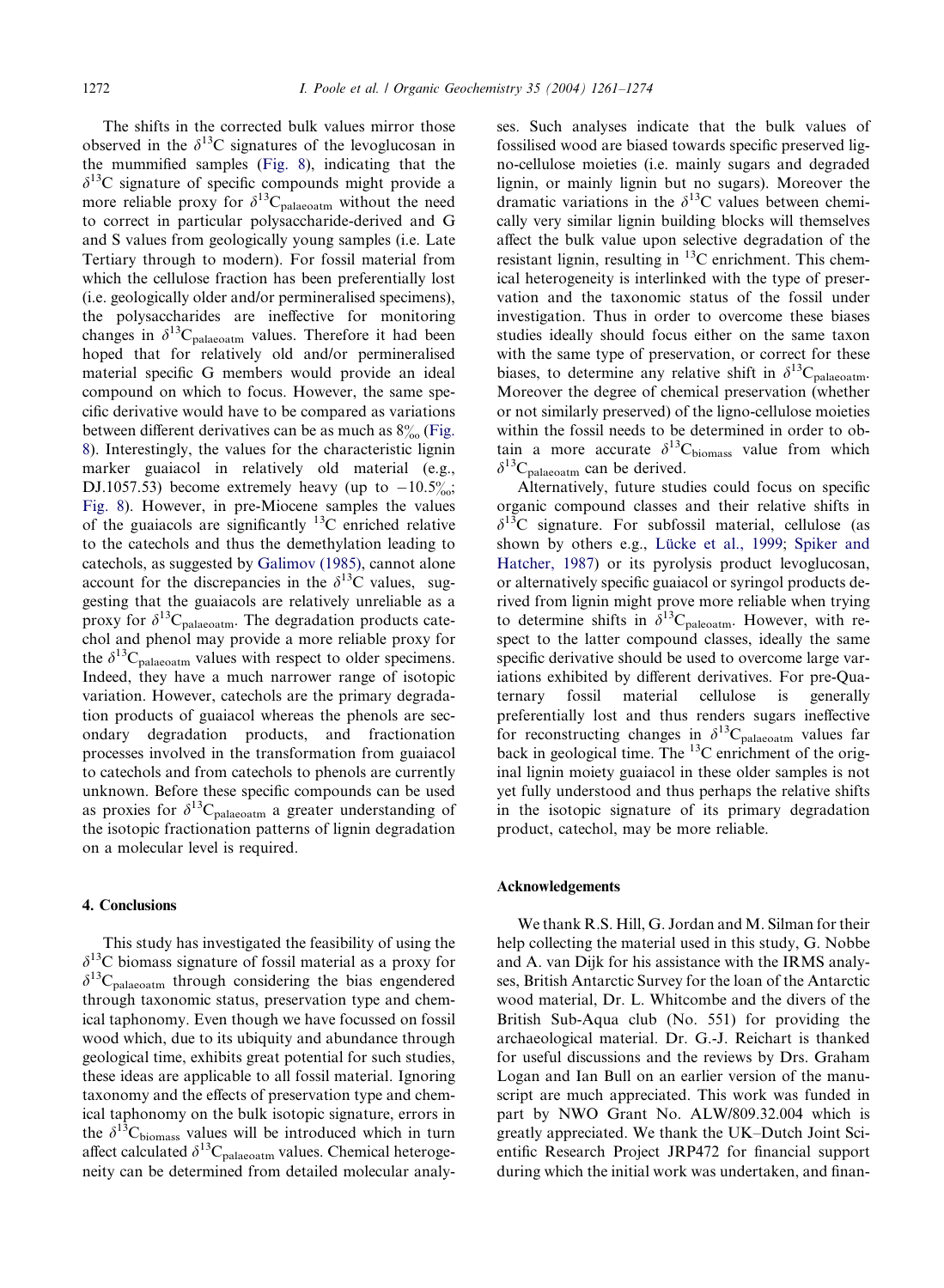<span id="page-12-0"></span>cial aid furnished by the Trustees of the Percy Sladen Fund in support of fieldwork to Peru.

Guest Associate Editor—Richard D. Pancost

### References

- Arens, N.C., Jahren, A.H., Amundson, R., 2000. Can C<sub>3</sub> plants faithfully record the carbon isotopic composition of atmospheric carbon dioxide?. Paleobiology 26, 137–164.
- Benner, R., Fogel, M.L., Sprague, E.K., Hodson, R.E., 1987. Depletion of  $^{13}$ C in lignin and its implications for stable carbon isotope studies. Nature 329, 708–710.
- van Bergen, P.F., Poole, I., 2002. Stable carbon isotopes of wood: a clue to palaeoclimate?. Palaeogeography, Palaeoclimatology, Palaeoecology 180, 31–45.
- van Bergen, P.F., Blokker, P., Collinson, M.E., Sinninghe Damsté, J.S., de Leeuw, J.W., 2004. Structural Biomacromolecules in Plants: What can be learnt from the fossil record?. In: Hemsley, A.R., Poole, I. (Eds.), Evolution of Plant Physiology. From Whole Plants to Ecosystems, Linnean Society Symposium, vol.21. Elsevier Academic Press, London, pp. 133–154.
- van Bergen, P.F., Collinson, M.E., Hatcher, P.G., de Leeuw, J.W., 1994. Lithological control on the state of preservation of fossil seed coats of water plants. Organic Geochemistry 22, 683–702.
- van Bergen, P.F., Collinson, M.E., de Leeuw, J.W., 1996. Characterization of the insoluble constituents of propagule walls of fossil and extant water lilies; implications for the fossil record. Ancient Biomolecules 1, 55–81.
- van Bergen, P.F., Poole, I., Ogilvie, T.M.A., Caple, C., Evershed, R.P., 2000. Evidence for demethylation of syringyl moieties in archaeological wood using pyrolysis/ gas chromatography/mass spectrometry. Rapid Communications in Mass Spectrometry 14, 71–79.
- Beuning, K.R.M., Scott, J.E., 2001. Effects of charring on the carbon isotope composition of grass (Poaceae) cuticle. Palaeogeography, Palaeoclimatology, Palaeoecology 177, 169–181.
- Campbell, K.E., Heizler, M., Frailey, C.D., Romero-Pittman, D.R., Prothero, D.R., 2001. Upper Cenozoic chronostratigraphy of the southwestern Amazon Basin. Geology 29, 595–598.
- Crame, J.A., Pirrie, D., Riding, J.B., Thomson, M.R.A., 1991. Campanian-Maastrichtian (Cretaceous) stratigraphy of the James Ross Island area, Antarctica. Journal of the Geological Society London 148, 1125–1140.
- Elliot, D.H., Trautman, T.A., 1982. Lower tertiary strata on Seymour Island Antarctic Peninsula. In: Craddock, C. (Ed.), Antarctic Geoscience. University of Wisconsin Press, Madison, pp. 287–297.
- Farquhar, G.D., Hubick, K.T., Condon, A.G., Richards, R.A., 1989. Carbon isotope fractionation and plant water use efficiency. In: Rundel, W., Ehleringer, J.R., Nagy, K.A. (Eds.), Stable Isotopes in Ecological Research Ecological Studies, vol. 68. Springer, Berlin, pp. 21–40.
- Galimov, E.M., 1985. The Biological Fractionation of Isotopes. Academic Press, Orlando.
- Gröcke, D.R., 2002. The carbon isotope composition of ancient CO2 based on higher-plant organic matter. Philosophical Transactions of the Royal Society London A 360, 633–658.
- Gröcke, D.R., Hesselbo, S.P., Jenkyns, H.C., 1999. Carbonisotope composition of Lower Cretaceous fossil wood ocean-atmosphere chemistry and relation to sea-level change. Geology 27, 155–158.
- Hatcher, P.G., Clifford, D.J., 1997. The organic geochemistry of coal: from plant materials to coal. Organic Geochemistry 27, 251–274.
- Hedges, J.I., Cowie, G.L., Ertel, J.R., Barbour, R.J., Hatcher, P.G., 1985. Degradation of carbohydrates and lignins in buried woods. Geochimica et Cosmochimica Acta 49, 701– 711.
- Hesselbo, S.P., D.R, Jenkyns, H.C., Bjerrum, C.J., Farrimond, H.S., Morgans Bell, H.S., Green, O.R., 2000. Massive dissociation of gas hydrate during a Jurassic oceanic anoxic event. Nature 406, 392–395.
- Hill, R.S., 2001. Nothofagus cupules from Oligocene-early Miocene sediments at Balfour, Northwest Tasmania, Australia. International Journal of Plant Sciences 162, 683–690.
- Jones, T.P., Scott, A.C., Mattey, D.P., 1993. Investigations of ''fusian transition fossils'' from the Lower Carboniferous: comparisons with modern partially charred wood. International Journal of Coal Geology 22, 37–59.
- Leavitt, S.W., Long, A., 1986. Stable carbon isotope variability in tree foliage and wood. Ecology 67, 1002–1010.
- Loader, N.J., Robertson, I., McCarroll, D., 2003. Comparison of stable carbon isotope ratios in the whole wood cellulose and lignin of oak tree-rings. Palaeogeography, Palaeoclimatology, Palaeoecology 196, 395–407.
- Lücke, A., Helle, G., Schleser, G.H., Figueiral, I., Mosbrugger, T.P., Jones, T.P., Rowe, N.P., 1999. Environmental history of the German Lower Rhine Embayment during the Middle Miocene as reflected by carbon isotopes of brown coal. Palaeogeography, Palaeoclimatology, Palaeoecology 154, 339–352.
- Macellari, C.E., 1988. Stratigraphy, sedimentology and paleoecology of Late Cretaceous/Paleocene shelf deltaic sediments of Seymour Island. Geological Society of America Memoir 169, 25–53.
- McKelvey, B.C., Webb, P.-N., Harwood, D.M., Mabin, M.C.G., 1991. The Dominion Range Sirius Group: a record of the late Pliocene-early Pleistocene Beardmore Glacier. In: Thomson, M.R.A., Came, J.A., Thomson, J.W. (Eds.), Geological Evolution of Antarctica. Cambridge University Press, Cambridge, UK, pp. 675–682.
- Mulder, M.M., Pureveen, J.B.M., Boon, J.J., Martinez, A.T., 1991. An analytical pyrolysis mass spectrometric study of Eucryphia cordifolia wood decayed by white-rot and brown-rot fungi. Journal of Analytical and Applied Pyrolysis 19, 175–191.
- Polley, H.W.M., Johnson, H.B., Marino, B.D., Mayeux, H.S., 1993. Increase in C3 plant water-use efficiency and biomass over glacial to present  $CO<sub>2</sub>$  concentrations. Nature 361, 61– 64.
- Poole, I., van Bergen, P.F., 2002. Carbon isotope ratio analysis of organic moieties from fossil mummified wood: establishing optimum conditions for off-line pyrolysis extraction using GC/MS. Rapid Communications in Mass Spectrometry 16, 1–6.